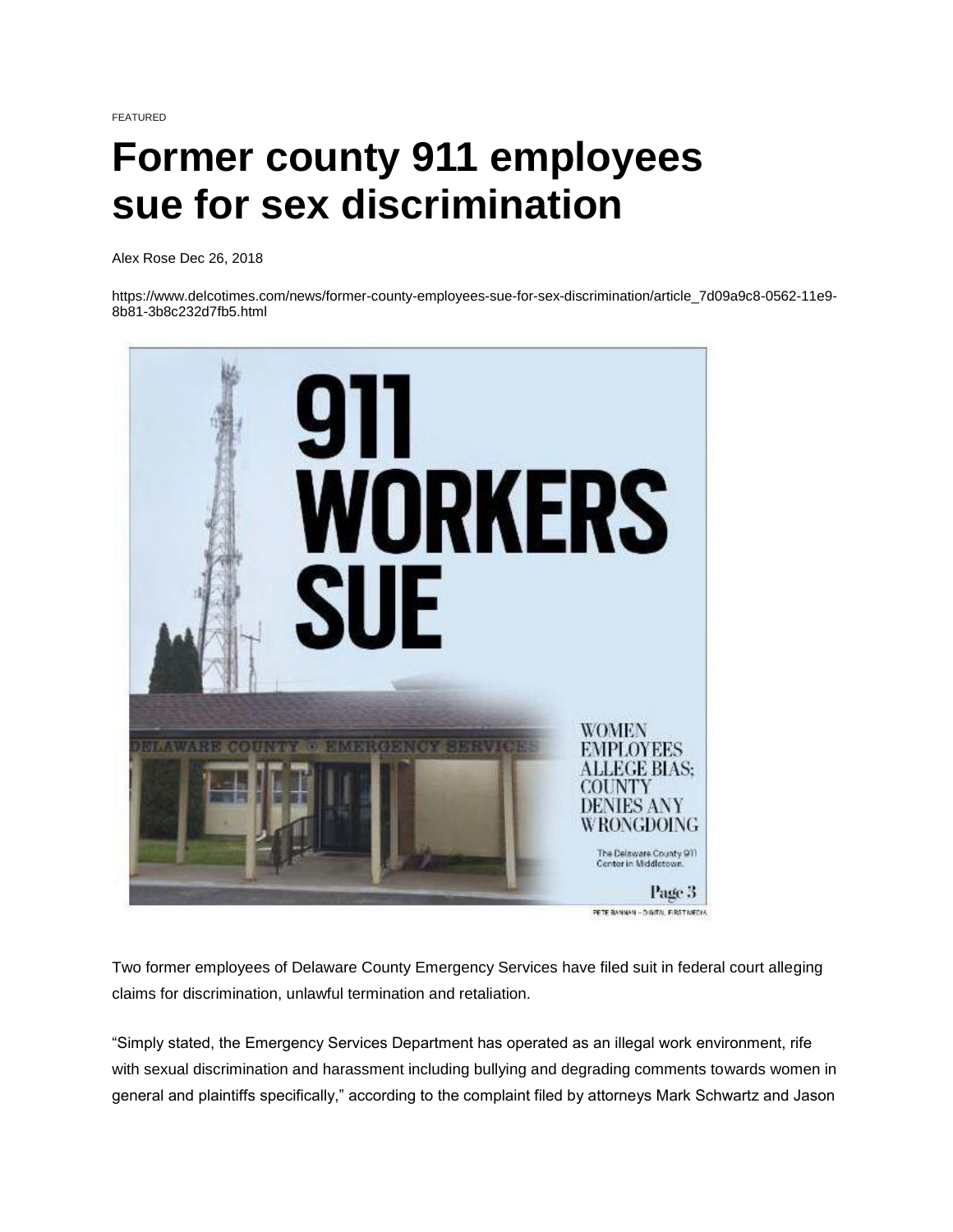Pearlman in the U.S. District Court for the Eastern District of Pennsylvania on behalf of Karen Mcintyre and Julie Burke.

"This should provide a unique opportunity to see how Delaware County government really works," said Schwartz Thursday.

Attorney Robert Didomenicis, representing the county in the matter, said there was no comment at this time.

The complaint claims women are routinely paid less than their male counterparts at the department, are subjected to more stringent standards for vacation and time off, and are subjected to other "toxic discriminatory practices" that block advancement for female workers while unjustly rewarding men.

Mcintyre had been employed at the department since 1987 and held the position of Information Systems Coordinator, according to the complaint. Burke had worked there since 2008 and was the 911 Coordinator.

The plaintiffs allege one former female office manager at the department was paid \$27 per hour for performing the same work as men earning \$30 per hour. Many part-time male employees were also paid \$30 per hour or more for performing the same functions as lower-paid, full-time female employees, according to the suit.

Many men were also allegedly given five weeks of vacation time upon hiring, while women were required to put in more than 19 years of service to receive the same benefit. While women were required to account for all vacation and sick time and put any requests for time off in writing, those requirements did not extend to men at the department, according to the complaint.

The suit additionally claims men received other benefits, such as county-owned vehicles, phones, electronic devices and clothes that were not provided to women. Female employees were allegedly refused reserved parking spaces that were afforded to men, according to the complaint.

Mcintyre and Burke allege men were also allowed to arrive late and leave early while being paid for their full shifts, and would be paid time-and-a-half for overtime that was not worked.

"An atmosphere of clear favoritism, fraud and waste was exhibited in favor of male employees who were permitted to falsify attendance records to protect their compensation," the complaint alleges. "Clearly, this amounts to an illegal environment that countenances 'ghost' employees."